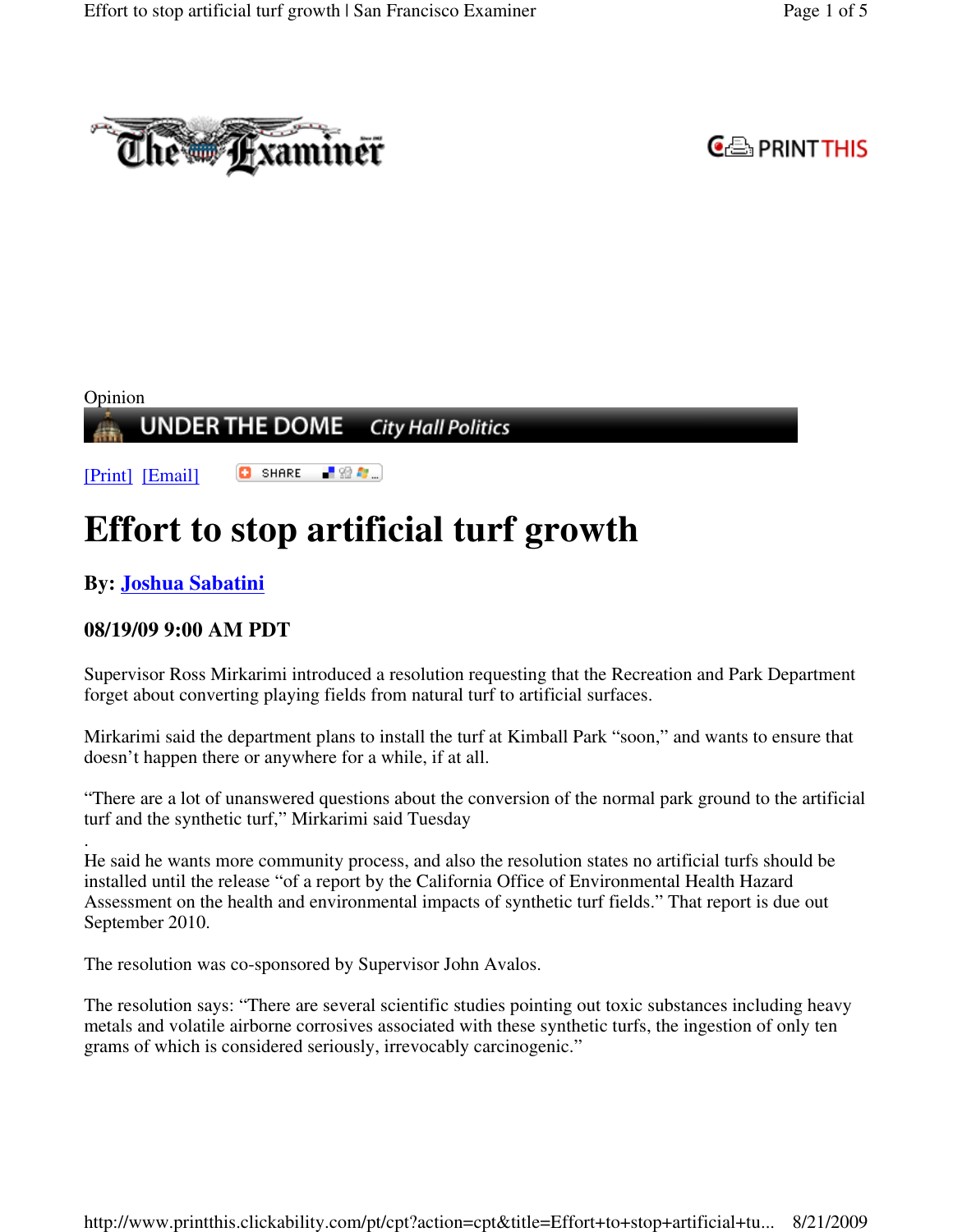

To view this site, you need to have Flash Player 8.0 or later installed. Click here to get the latest Flash player.

#### **MOST POPULAR STORIES**

Booted 'Big Brother 11' contestant apologizes for racial attack Former top cop Fong cashes in Naked passenger arrested on Oakland flight Trial lawyers are the fourth branch of government Hijacking transportation funds is a poor practice by Congress BART talks soak taxpayers, riders Bicyclist seriously injured after colliding with train Dickey: Raiders need to stick with the running game Scoop: Robert Pattinson says he's single Candy Land coming to life on Lombard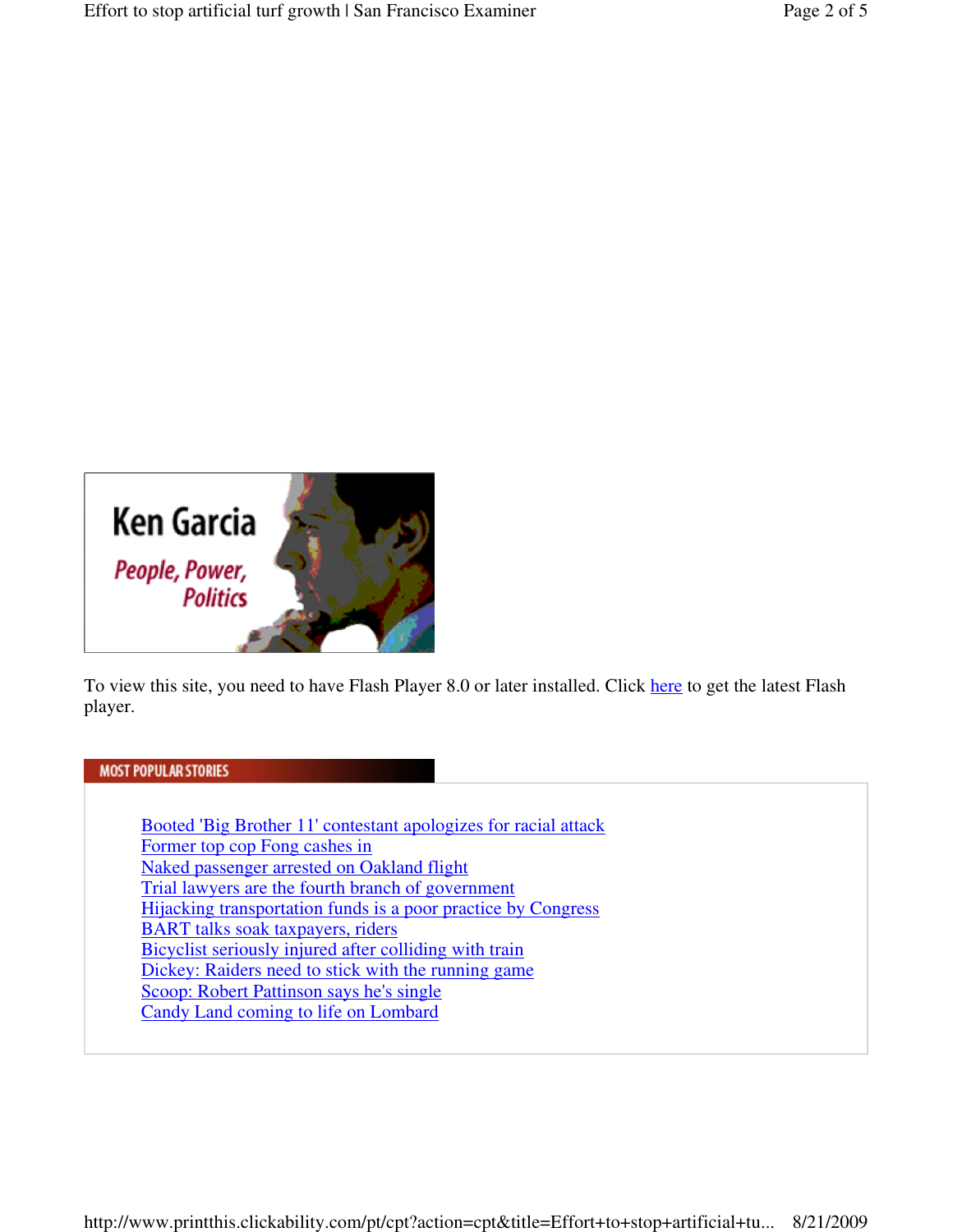

He might be a good listener but he doesn't know squat about politics.

.submission { display: none; } .submission { display: none; }

#### **Reader Comments**

*All comments on this page are subject to our Terms of Use and do not necessarily reflect the views of the Examiner or its staff. Comment box is limited to 250 words.*

Bob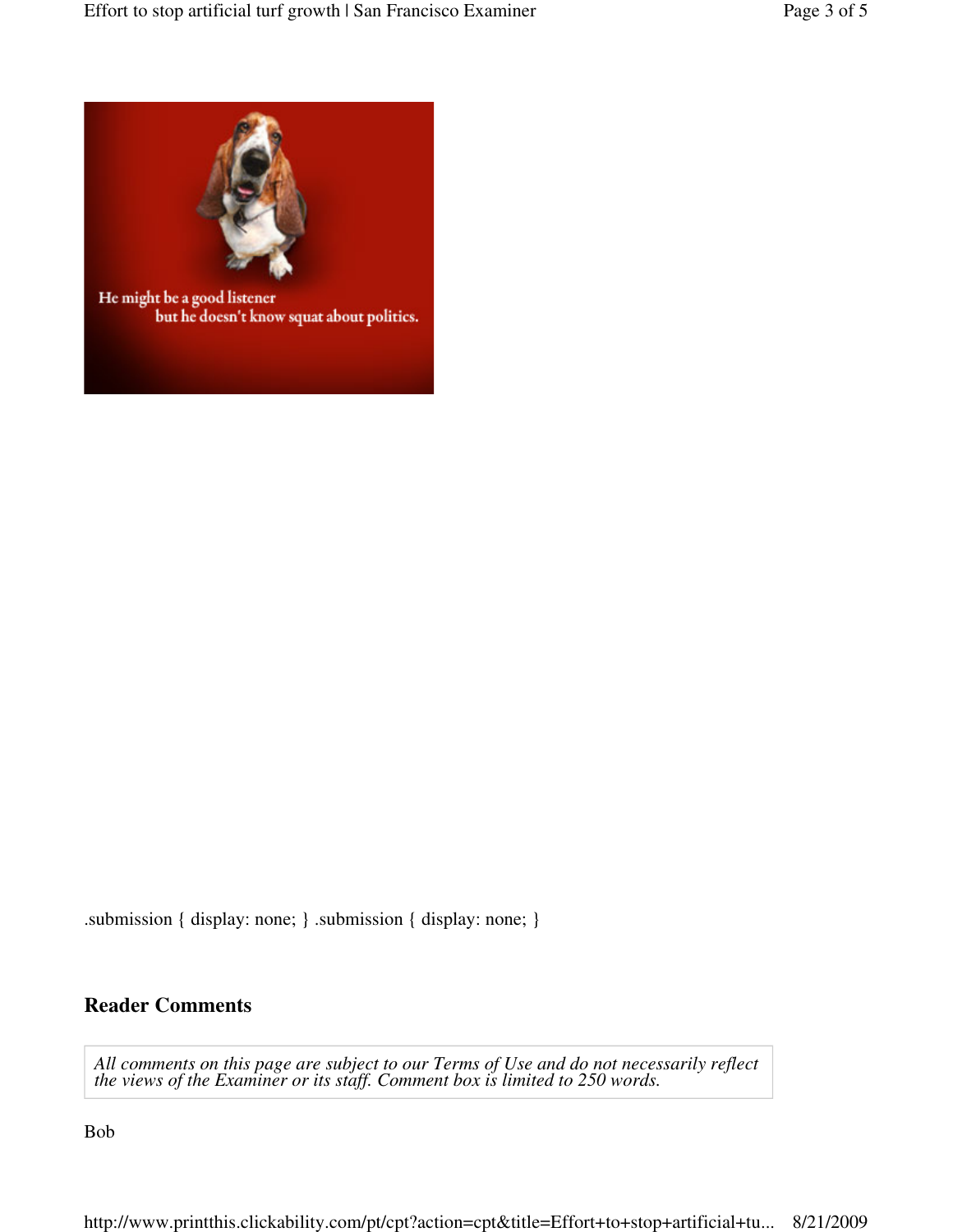*Aug 20, 2009*

It's about time somebody stepped up to the plate to address the atrocity of putting toxic materials into parks. I applaud the supervisor for his efforts to protect the citizens of San Francisco.

# **Post a comment**

Email: (This will not be displayed or shared. Privacy Policy)

Display Name:

Comment:

Submit Comment

#### **Nation**



## **Americans losing confidence in Obama**

A new poll says that Americans, concerned over the future... Full story

**Economy** 



**Bernanke says US economy on cusp of recovery** 

http://www.printthis.clickability.com/pt/cpt?action=cpt&title=Effort+to+stop+artificial+tu... 8/21/2009